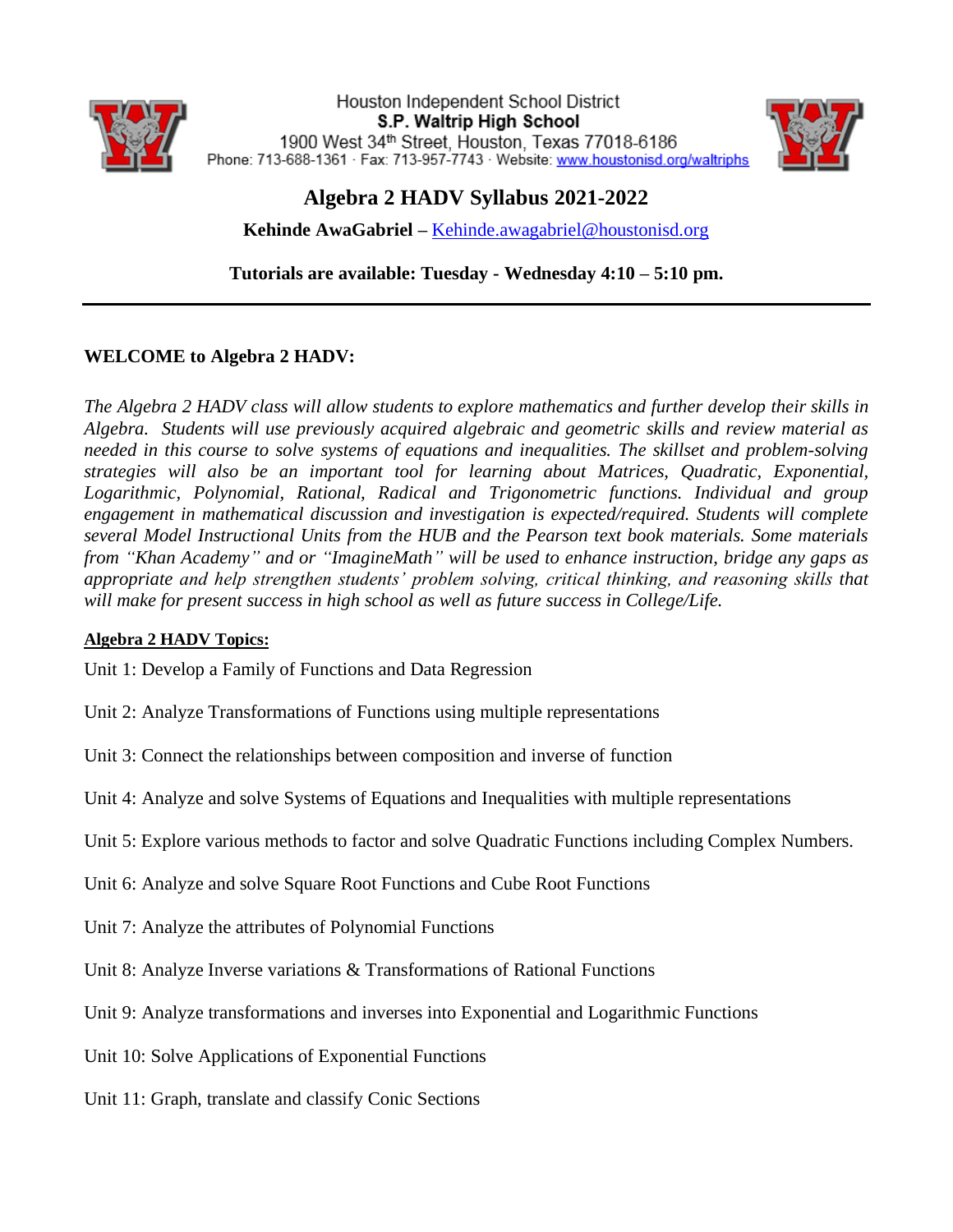Unit 12: Develop the relationship between the unit circle and the definition of the periodic function



Houston Independent School District S.P. Waltrip High School 1900 West 34th Street, Houston, Texas 77018-6186 Phone: 713-688-1361 · Fax: 713-957-7743 · Website: www.houstonisd.org/waltriphs



## **Six Weeks Grading Policy:**

- **50%** Classwork/Homework/Minor Projects
- **30%** Major Grades (Tests, Quizzes, Major Projects, etc.)
- **20%** Daily Grades/participation

#### **Re-Test Policy:**

- 1. Parent and student signatures (manual or electronic) are required on original test.
- 2. **One (1)** Tutorial session is required prior to re-test.
- 3. Re-test must occur **within ONE week** of the return of the original test.
- 4. Maximum score on re-test: 70

#### **Homework:**

**Expect to have at Least 10 homework assignments per cycle.** Attempt ALL assignments and put forth your best student scholar effort. SHOW work as appropriate and when applicable – "*No work, no credit*" (NWNC). Attempting all in-class and homework problems have a positive correlation with higher quiz and test grades. *Any work not turned in will result in a zero and will have a detrimental impact to students' grade*.

#### **Absences:**

If you are absent, **it is your responsibility** to discuss make-up with your teacher.

- 1. If you are absent the day an assignment is **due**, it must be turned in the first day you return.
- 2. If you are absent the day an assignment is **assigned**, it will be due the following day you return to class after the assignment is received.

#### **Class Materials:**

Each student must bring a **fully charged laptop** to the class every day. Each student must maintain a **Math only** notebook for study and documentation. An Electronic notebook is strongly encouraged but a hardcopy is ok. Notes will be checked periodically. The supplies needed for class are listed below and each student is expected to have them by Tuesday, August 31, 2021.

| 1. Laptop                    | 4. Colored Pens/Markers/ Highlighter |
|------------------------------|--------------------------------------|
| $\vert$ 2. Loose-leaf paper; | 5. Notebook                          |
| $\vert 3. \Vert 42$ pencils  | 6. $1$ " - 2", three-ring binder     |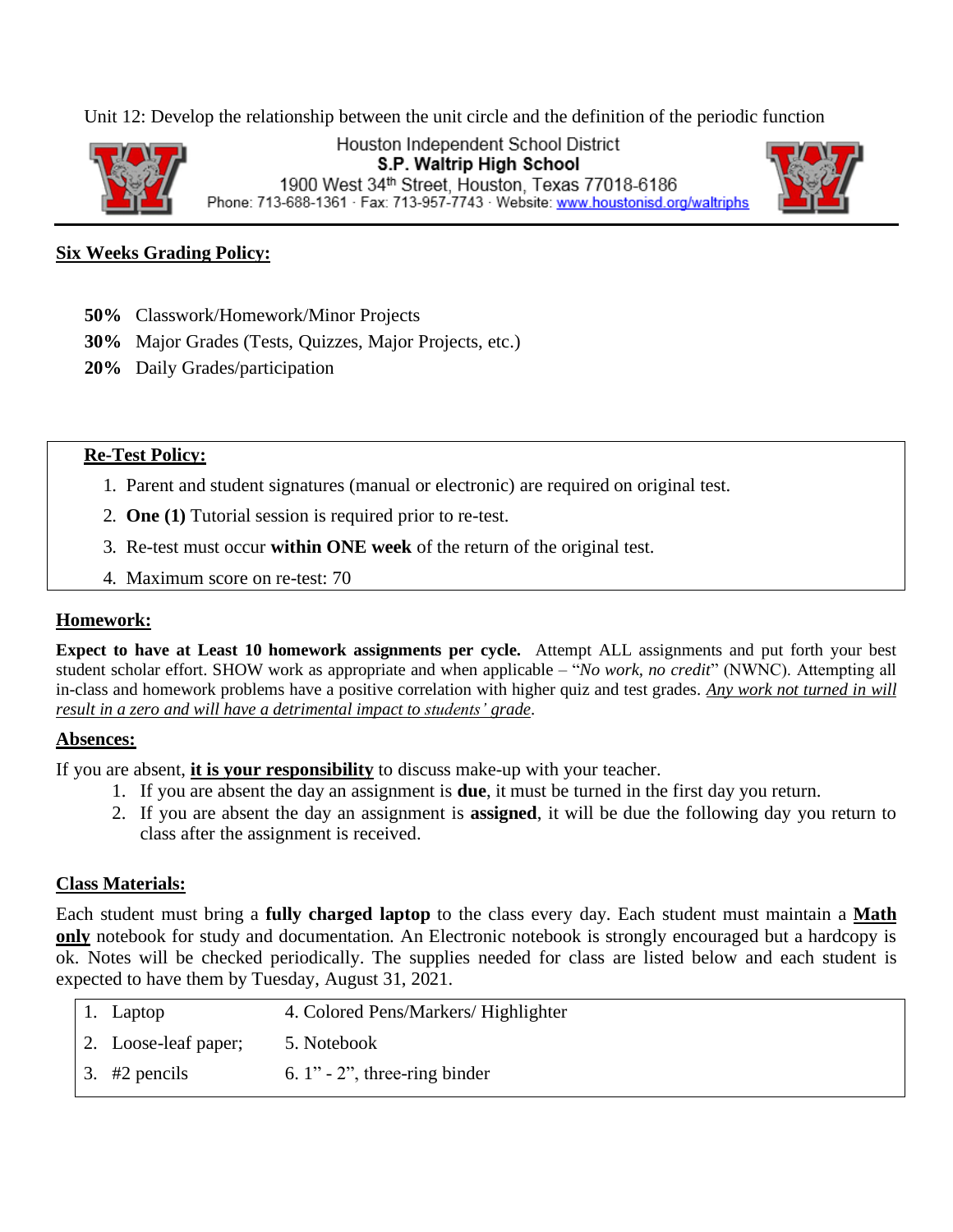



**Note:** If you know that you will have difficulty acquiring these materials by the due date, please notify me IMMEDIATELY. Do not wait until the due date. We will come up with a solution in order for you to obtain the required supplies in a reasonable amount of time.

# **Classroom Projects:**

A major project and some minor projects may be assigned each semester. Projects may be individual or group assignments depending on the content/subject matter and suitability. Students will be awarded a Major grade for the projects

# **Calculator:**

TI-84 Plus calculators will be used and a classroom set will be provided. Students are also encouraged to download the TI-84 calculator app on their laptops. Other HISD approved online calculators such as "Desmos" may also be used.

## **Classroom Norms:**

- $\checkmark$  Respect everyone, including yourself.
- $\checkmark$  Be on time Tardies are **NOT** acceptable
- $\checkmark$  Be well prepared Bring **adequately charged Laptop and all class materials daily**
- $\checkmark$  Follow oral and written directions
- ✓ Put forth your **best EFFORT** always. Be on task
- $\checkmark$  All cellphones must be powered off prior to entering the classroom. Cellphones may be used at specific times for class assignments when indicated. Non-compliance with the cellphone rules will result in their temporary confiscation and a parent conference may be required.